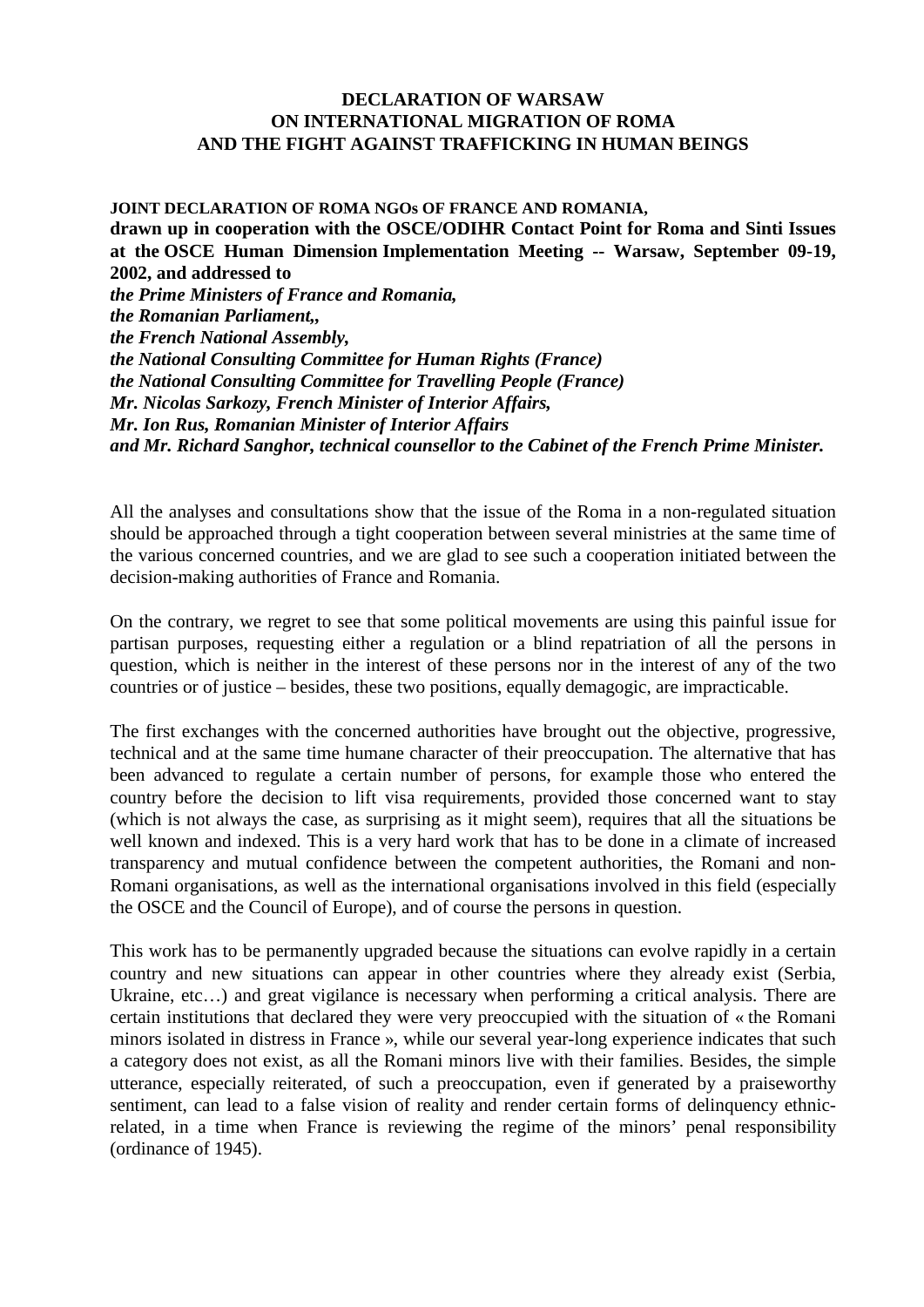At the same time, it is essential that this entire mechanism should be implemented in a context of optimal information of the public opinion in France as well as in Romania. The differences in approaching this issue by various organisms of the written and audiovisual press range from the most correct professional rigor to the unscrupulous exploitation of the taste for sensation and voyeurism, and even xenophobia (an amalgam of Roma, Gypsies, Romanians, French travelling people, thieves, mendicants, various delinquents, networks that are Roma-related or not, etc…), which poses the risk to severely compromise the often laudable work of the ministries and NGOs. It is particularly important to make a good distinction between migrant Roma, all sedentary by tradition, on the one hand, and travelling people, French citizens, of whom some are Roma, Sinti and Kali (of Indian origin) and a large number are not – without mentioning that a majority of Roma, Sinti and Kali has been sedentary for generations in France - on the other hand.

It is equally imperative that the Schengen states should efficiently invest in monitoring the domestic situation as far as the Roma are concerned, in the countries where the families qualifying for exile come from, because the coercive measures alone will remain useless unless a substantial change is operated in these countries of origin. Likewise, the solution of maintaining or restoring visa requirements has not proven efficient, considering that it enriches criminal networks and, once a visa is obtained illegally at considerable expense, the illegal migrant does not want to lose the advantage of having it and return spontaneously to his or her country of origin, even if his or her integration in the European Union is a failure.

Of course, the poverty of the Roma living in central and eastern Europe countries originate largely in the global economic problems and the historically unfavourable position of the Roma in these countries, but also in the largely observable corruption in the domain of the NGOs that are supposed to improve the situation of the Roma, irrespective of whether the NGOs are Romani, non-Romani out mixed. Very often, this corruption, combined with the pro-racist demagogical attitude of certain local elected representatives, obstruct the application of really pertinent and even model measures taken by state authorities, as the case is in Romania. In these countries, any prospect of the future can be perceived only in terms of inevitable degradation because the rope tightens up round the necks of the victims more and more each day, while certain NGOs that patronise them are flourishing, and they are denied directly or indirectly the access to fundamental rights (life security, nourishment, housing, care, education, training, etc…), while certain NGOs provide a reassuring picture of the situation. Under these circumstances, the victims are driven to despair, which can lead to famine, small-scale delinquency for survival, then delinquency integrated in a way of life, or adoption of various forms of extremism with the risk of terrorism they involve. In many of these countries, there is a strong pressure to give back the houses taken away from the Roma in order to « drive the Gypsies away from the area » to their rightful owners, and, at the same time, there are networks sometimes offering to buy houses and proposing an idyllic exile to naïve persons. There are also representatives of western NGOs searching for « fresh refugees » to justify their existence and especially their subsidies, ready to dictate conducts and even put up cases of discrimination out of nothing. These facts were found by the unanimity of those concerned in the field.

Even if this picture is not desperate, it is obviously enough complex for all the genuinely humanist nations to wonder about the cogency of blind dispatches of funds, and to reflect, within the international non-interference regulations, on its part of responsibility in the deterioration of the Roma situation and the appearance of various migrant flows. It is subsequently essential to reach a better understanding of the reality, beyond the language of justice ministry statements, and a pertinent analysis of the involved mechanisms.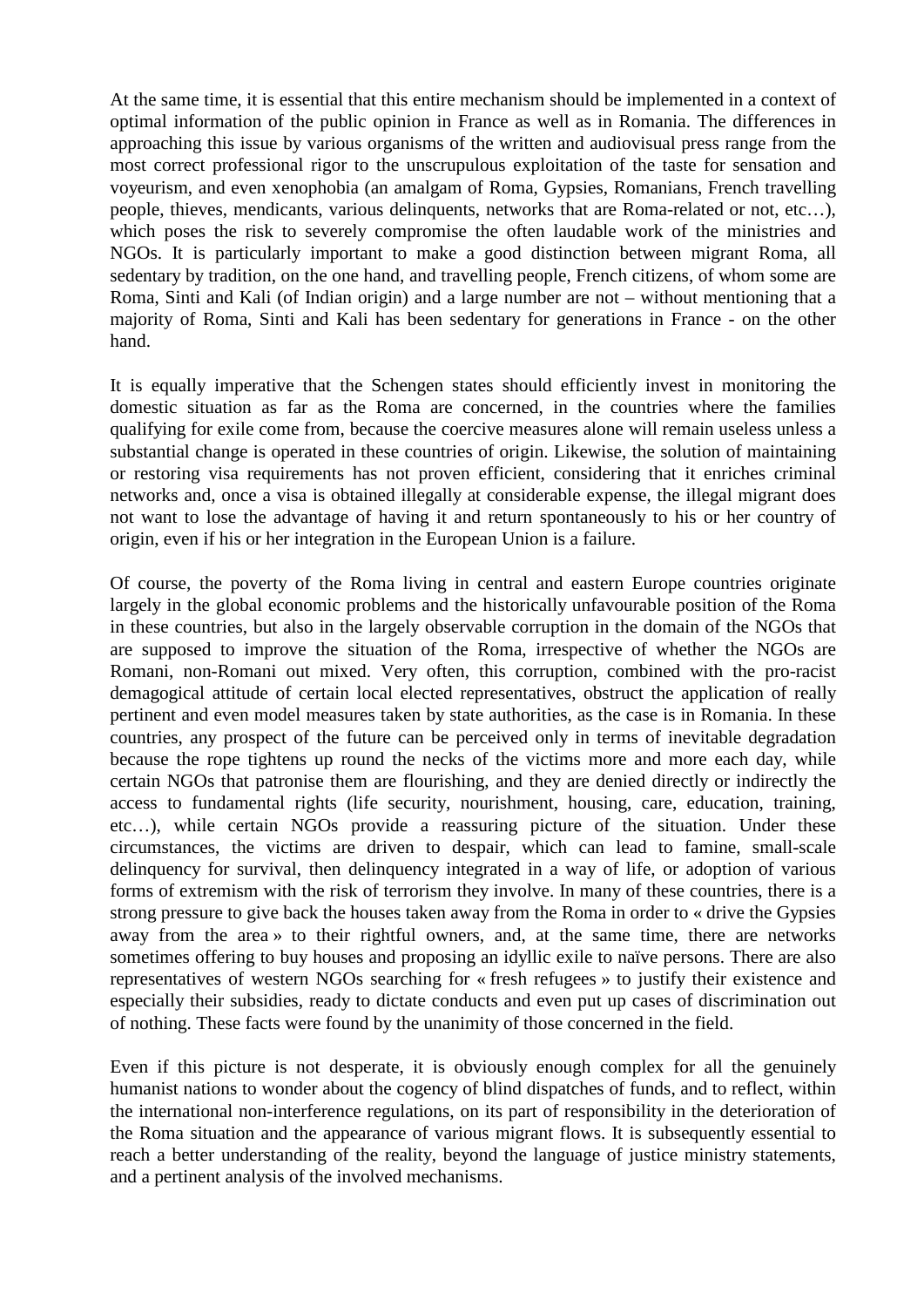Considering that a cooperation between the police forces of France and Romania has been initiated, which has been our wish since 1997 (the Council of Europe Conference in Louvain – ECRI/Pavee Point), it is to be desired that this cooperation could be extended to the fight against all forms of racism, direct or indirect, the corruption that is connected to it (taking advantage of the weakness of those who are defenceless because of their social position, age or health), organised crime, and modern slavery, which are the causes of illegal migrations. It is particularly important to popularise and apply in this context the Romanian Law no. 678 of November 21, 2001 on the prevention of trafficking in human beings and the fight against this traffic, especially as far as the most vulnerable groups are concerned: women and children (see Declaration of Sibiu).

In order to contribute to solving these problems of a complexity that no external group has managed to understand, we would want to unify in an office the really positive action of the wellintentioned Romani, non-Romani and mixed NGOs of France and Romania, and subsequently of other countries, with that of the respective governments, international organisations (mainly the Council of Europe and the OSCE) and those concerned so as to:

- a) assist the well-intentioned authorities of the two countries in their difficult mission so as to optimise it observantly of persons and public order,
- b) advise those concerned about the options they have, exculpating them and rendering specific situations less dramatic,
- c) help the persons whose situation can be regulated obtain this regulation without obstacles, protecting them especially from the errors they might make in the steps they take and from the networks taking advantage of their ignorance and directing them to lawyers (or pretended lawyers) disregardful of morality and deontology,
- d) operate as an observer monitoring the effective character of the partnership between NGOs and the authorities of the countries in question,
- e) counsel the media by providing them with verified information in real time and persuading them to follow the positive examples of their colleagues, especially by avoiding to exaggerate certain particular or punctual issues related to the internal or international movement of the persons characterised as Roma or Gypsies (even if this attitude is in line with the stereotypes of the mentality of a certain public);
- f) propose groups of Roma experts to be trained ad hoc based on the existing abilities, to evaluate through fact-finding missions and direct contact the actual situation of the families,
- g) explain directly the real implications of a reckless sale of real estate in the source countries, under various pressures and the influence of a wave of despair,
- h) consider the exercise of the persons' right to freedom of movement, internal and international, as part of the universal human rights and as a fundamental civic freedom,
- i) fight against the cases of manifest discriminating attitude as proven over these weeks by the Romanian Border Police regarding travellers in order from the administrative point of view, knowing that such an attitude can only generate new networks of people smugglers and new clandestine situations. Besides, such attitudes appear as individual retaliatory measures inspired by the collective accusations of a certain population,
- j) identify and help vulnerable persons (especially young women, children and disabled persons) who are victims of networks sometimes of Roma, but as often of non-Roma, developing real modern slavery by taking advantage of their weakness and putting pressure on their families,
- k) reflect on the possibilities to regulate the inevitable movements of the Roma in the European space by directing them towards the most effective forms for the public interest (for example exchanges of young people to work temporarily in the West in order to acquire technological know-how that is new in the East and a small capital they can